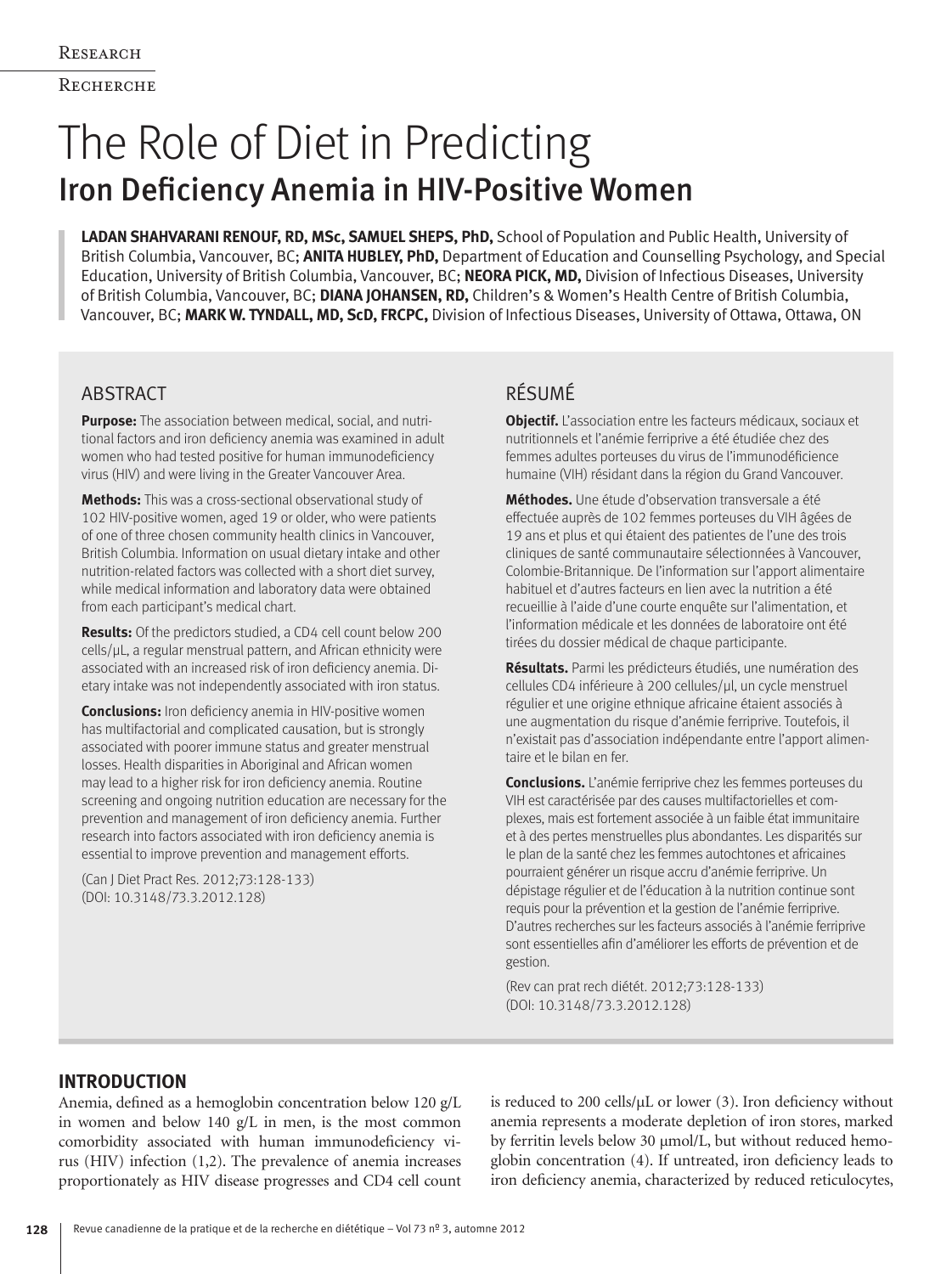fection (2,9). **Study procedures**  Cross-sectional, multicentre data were gathered from January

2009 to May 2009. Ethics approval was obtained from the ethics boards of the University of British Columbia, Providence Health Care, Vancouver Coastal Health, and Children's and Women's Hospital of British Columbia. Clinic staff members were in-

(2,9,12,13). We examined the association between particular medical, social, and nutritional factors and the likelihood of iron deficiency anemia in a sample of HIV-positive women, and sought to determine whether a direct relationship exists between iron intake and iron status.

**METHODS** 

# **Participants**

Of 104 participants recruited from three community health clinics and one acute care facility in Vancouver, two with incomplete laboratory measures were removed from data analysis. Thus, results are based on data from 102 participants. A representative sample of women was achieved by including participants from both inner-city clinics (where substance abuse and poverty are more prevalent) and hospital-based clinics (where participants were more likely to be employed and supported within a family unit). Overall, participants recruited were representative of sociodemographic characteristics of the clientele at each location.

Inclusion criteria were female sex, confirmed HIV-positive status, age at least 19 years, no current pregnancy, and a CD4 cell count of at least 200. Although iron deficiency anemia prevalence is greatest among women of childbearing age, menopausal and perimenopausal women were also included due to evidence of iron deficiency anemia risk with longer duration of HIV in-

# **PURPOSE**

which suggests anemia may reflect social inequity as well as an HIV comorbidity (11). Untreated anemia has deleterious effects on quality of life, HIV progression, and overall survival (2,3,8,10-12). Although several studies have shown the prevalence, incidence, and risk factors for anemia in HIV-positive women, no investigators have attempted to explore the role of nutrition in its etiology

The major cause of anemia in those with HIV bone marrow suppression, and disruption of intestinal epithelial cell replication (8). Women who

have tested positive for HIV also show a higher

well as small (microcytic) and pale (hypochromic) reticulocytes (5-7). is blood loss often associated with inflammation,

hemoglobin, hematocrit, and storage iron markers

prevalence of anemia (55%) than do men who have tested positive (45%); this finding is related to greater iron losses during menstruation and pregnancy (1,8,9). Despite major developments in and wider access to highly active antiretroviral therapy, the prevalence of anemia remains relatively unaffected (8,10),

such as ferritin and transferrin saturation (4), as Anemia

may reflect social inequity.

formed of the study protocol and assisted in recruiting eligible participants. Informed written consent was obtained from all participants. An honorarium of \$10 was provided to all participants who signed the consent form.

The same interviewer conducted all the surveys with participants, using a newly designed survey based on a list of commonly consumed iron-containing foods drawn from the National Health and

Nutrition Examination Survey food frequency questionnaire (FFQ) and the Canadian Nutrient File (CNF) (14-16). This tool included an FFQ, as well as questions on supplement use, menstrual pattern, vegetarian status, food preparation methods, and food insecurity. The survey took 20 minutes to administer.

Chart records were reviewed for body mass index (BMI), other medical conditions, immune status, and anemia-related laboratory measures. All laboratory values taken within the preceding three months were included, as were new measures ordered by the physician, as needed.

If hemoglobin levels were within the normal range (>120 g/L), iron deficiency anemia was ruled out without further investigation. Iron deficiency anemia was diagnosed in the presence of low levels of hemoglobin (<120 g/L) and ferritin  $(<30 \mu$ mol/L $)(5,7)$ .

# **Diet survey design**

The diet survey was a semiquantitative FFQ based on 65 commonly consumed foods containing iron. However, the survey was designed to track the number of times a food was consumed over the preceding seven days, rather than the traditional one-month interval. The rationale for this was to preserve memory recall as much as possible (14). Serving size for each item was derived from the CNF, as these serving sizes correspond to common measures of dietary intakes (16). To calculate total estimated daily iron intake, we multiplied the intake of each food item by its iron content, as estimated from the CNF (16). This value was then divided by seven to calculate average daily intake.

## **Data analysis**

For all statistical analyses, the statistical software program S-PLUS 8 Enterprise Developer for Windows (Insightful Corporation, Seattle, WA, 2007) was used. For descriptive purposes, the sample was categorized into two groups, namely those with iron deficiency anemia and those without. Analysis of variance and *t*-tests were conducted for continuous variables and chisquare tests for categorical variables.

A multiple logistic regression model was used to adjust for factors associated with iron deficiency anemia, including iron intake (mg/day), CD4 below 200 cells/µL, ethnicity, intravenous (IV) drug use, and menstrual pattern. Nutritional factors included multivitamin and iron supplement use, vegetarianism, and use of food assistance programs. Regression coefficients were obtained for each of the independent variables, which were then converted to odds ratios (ORs), and significance was in-

## **RECHERCHE**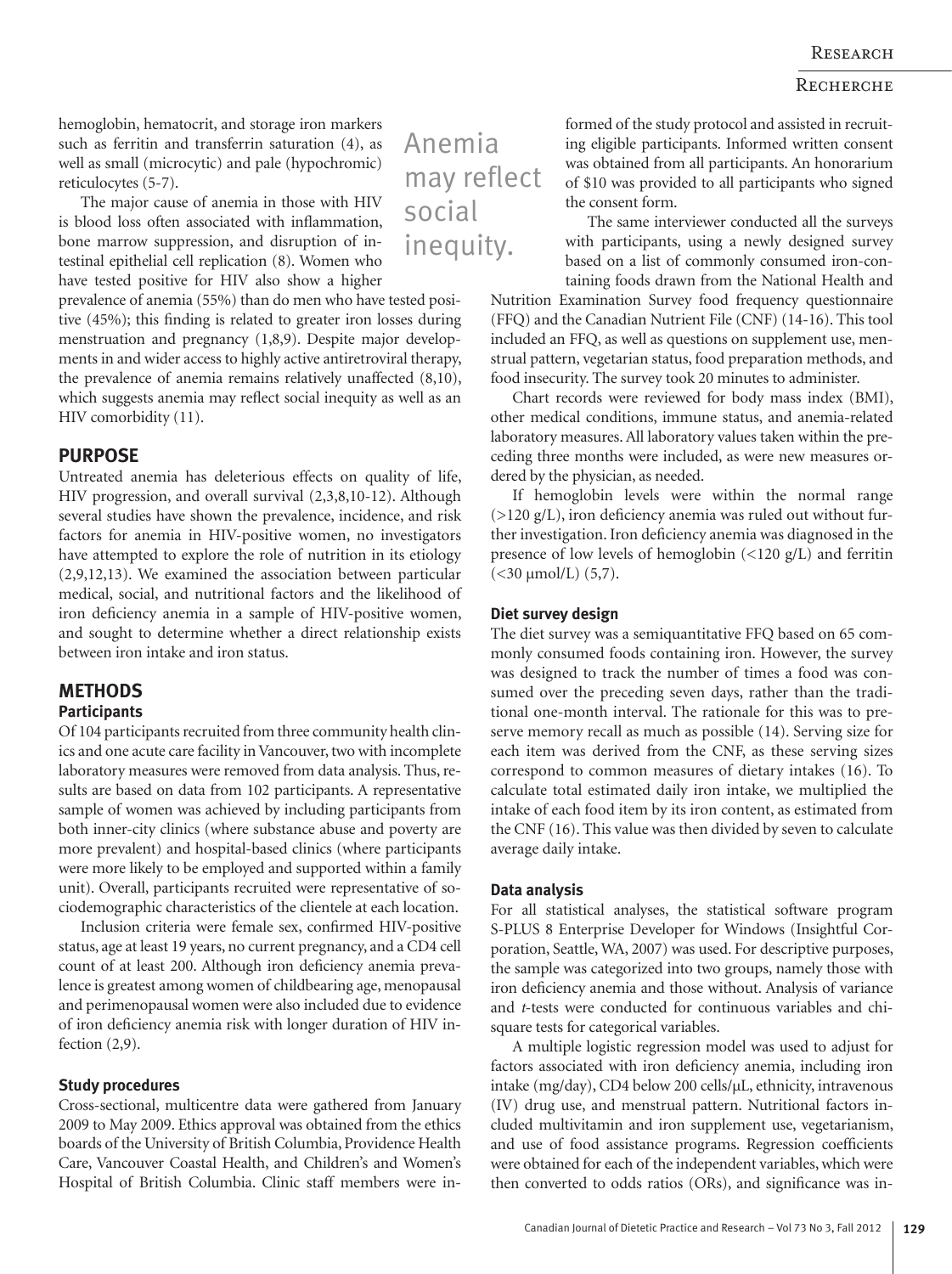|                                | With anemia $(n=16)$ |              | Without anemia (n=86) |              |                   |
|--------------------------------|----------------------|--------------|-----------------------|--------------|-------------------|
| Characteristic                 | Mean                 | <b>SD</b>    | Mean                  | <b>SD</b>    | p value           |
| Mean age (years)               | 40.3                 | 9.1          | 41.3                  | 7.4          | $0.62$ (NS)       |
| Body mass index $(kg/m2)$      | 23.7                 | 6.6          | 24.0                  | 5.2          | $0.84$ (NS)       |
| Estimated iron intake (mg/day) | 13.3                 | 4.6          | 13.1                  | 6.4          | $0.48$ (NS)       |
| Hemoglobin $(g/L)$             | 108.6                | 9.1          | 128.6                 | 13.4         | $\langle 0.001^a$ |
| Mean corpuscular volume (fL)   | 86.2                 | 8.0          | 93.0                  | 9.0          | 0.03 <sup>a</sup> |
|                                | <b>Median</b>        | Range        | <b>Median</b>         | Range        |                   |
| $CD4$ (cells/ $\mu$ L)         | 340                  | 40-810       | 380                   | 10-940       | $0.11$ (NS)       |
| Ferritin $(\mu g/L)$           | 11.0                 | $3.0 - 40.0$ | 58                    | 10-344       | $\langle 0.001^a$ |
| Transferrin (g/L)              | 2.73                 | $1.3 - 3.5$  | 2.04                  | $1.0 - 2.5$  | $0.18$ (NS)       |
| Transferrin saturation (%)     | 9.0                  | $5.0 - 22.0$ | 17.0                  | $4.0 - 30.0$ | 0.04 <sup>a</sup> |

 $a$  p<0.05

dicated by the 95% confidence interval. The multiple logistic regression model was also analyzed for significance using the likelihood ratio test and corresponding p value at  $\alpha$ =0.05.

# **RESULTS**

Data were collected for 102 participants, 60% of whom were recruited from Oak Tree Clinic, 25% from Vancouver Native Health Clinic, 11% from the Downtown Community Health Clinic Maximally Assisted Therapy program, and 4% from St. Paul's Hospital. Participants were predominantly Caucasian (53%), followed by Aboriginal (30%), African (11%), South Asian (4%), and Asian (2%) participants.

Hemoglobin levels were available for all participants, but ferritin levels were available for only 42, as criteria for testing iron storage parameters at clinics indicated these would be ordered

only in the presence of anemia. Anemia prevalence was 30%, iron deficiency prevalence was 40%, and iron deficiency anemia prevalence was 16%. Twenty-two (52%) of those for whom ferritin levels were available had ferritin levels below 30 µg/L.

Tables 1 and 2 provide the overall distribution of characteristics for participants with and without iron deficiency anemia. Women with iron deficiency exhibited significantly lower levels of hemoglobin, mean corpuscular volume, ferritin, and transferrin saturation in comparison with women who did not have iron deficiency anemia (Table 1). Participants had a healthy BMI overall; only 22% had a BMI below 20 kg/m<sup>2</sup>.

Women with iron deficiency anemia were predominantly of Aboriginal, African, or South Asian ethnicity, although the sample size was small in the latter two groups (Table 2). Most (75%) participants used antiretroviral therapy, and no current

| Characteristic                    | With anemia $(n=16)$ | Without anemia (n=86) | p value for difference |
|-----------------------------------|----------------------|-----------------------|------------------------|
| Ethnicity                         |                      |                       |                        |
| Caucasian (n=56)                  | 5(28%)               | 51 (60%)              | Reference              |
| Aboriginal (n=30)                 | 5(28%)               | 25(29%)               | $0.31$ (NS)            |
| African $(n=10)$                  | 4(22%)               | 6(7%)                 | 0.02 <sup>a</sup>      |
| Asian $(n=3)$                     | 1(5%)                | 2(2%)                 | $0.28$ (NS)            |
| South Asian $(n=3)$               | 1(17%)               | 2(2%)                 | $0.28$ (NS)            |
| Past/present intravenous drug use | 2(12%)               | 36(42%)               | 0.03 <sup>a</sup>      |
| Hepatitis C virus                 | 5(31%)               | 42 (49%)              | $0.28$ (NS)            |
| Menstruation                      | 13 (81%)             | 40(46%)               | $0.08$ (NS)            |
| Regular                           | 13 (81%)             | 32 (37%)              | 0.02 <sup>a</sup>      |
| <i><u><b>Irregular</b></u></i>    | $0(0\%)$             | 7(8%)                 | $0.28$ (NS)            |
| Amenorrhea                        | 5(31%)               | 45 (52%)              | 0.03 <sup>a</sup>      |
| Number of days (range)            | $4.0(0.0-7.0)$       | $0.0(0.0-8.0)$        | $\langle 0.001^a$      |
| Past/present vegetarianism        | 5(31%)               | 20(23%)               | $0.53$ (NS)            |
| Iron supplement use               | 5(31%)               | 20(23%)               | $0.53$ (NS)            |
| Multivitamin supplement use       | 11 (69%)             | 47 (55%)              | $0.44$ (NS)            |
| Food assistance program use       | 10 (63%)             | 52 (60%)              | $0.90$ (NS)            |

**Table 2**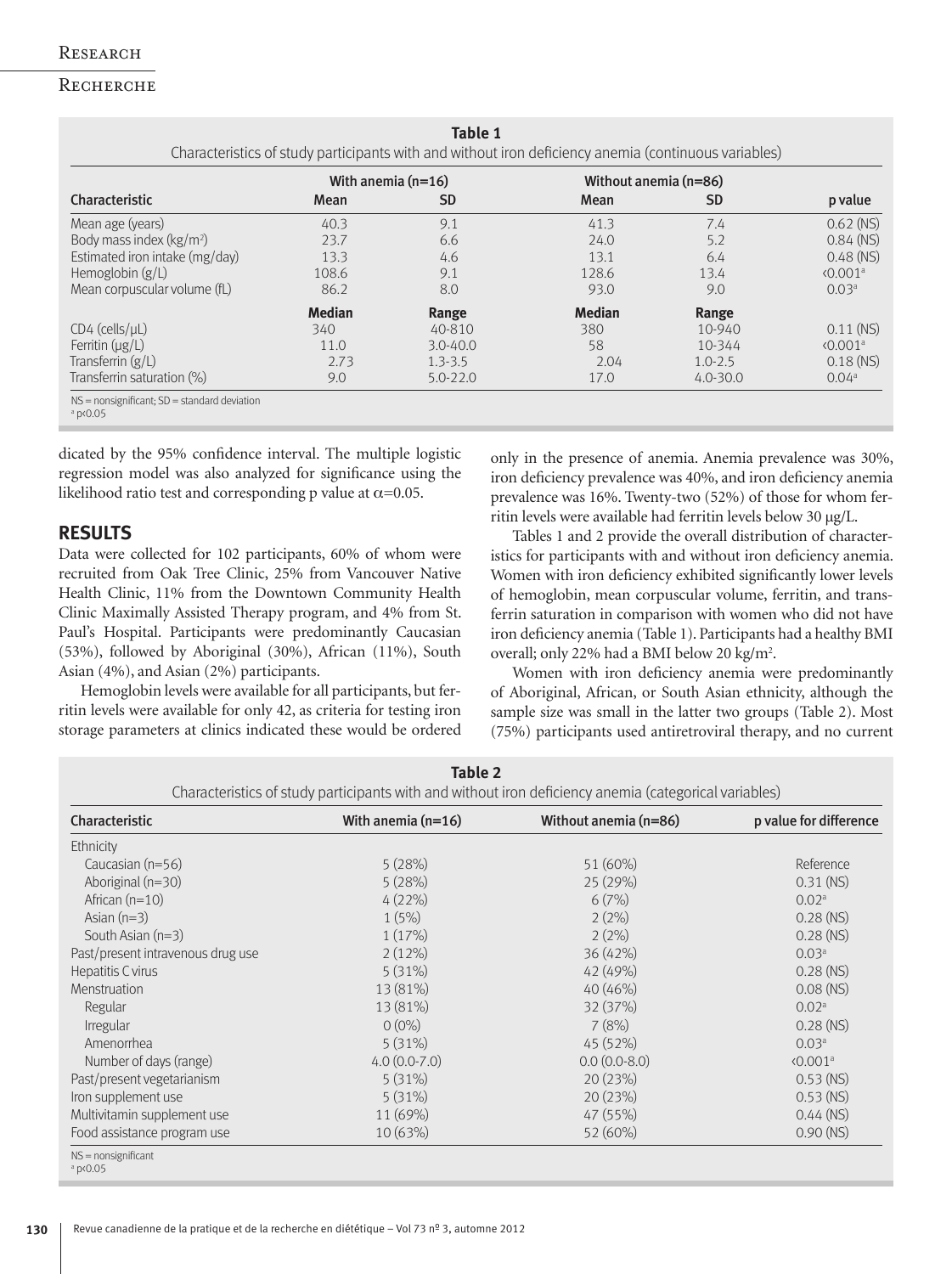opportunistic infections were indicated. Active IV drug use (37%) and hepatitis C positive status (46%) were prevalent in the sample as two health clinics were situated in Vancouver's Downtown Eastside. The prevalence of past or present vegetarianism was low (25%), although vegetarianism prevailed among South Asian women (100%). Multivitamin use was high (57%), but of 16 participants with iron

deficiency anemia, only five were taking iron supplements (28%). Mean dietary iron intake from meat was 0.14 mg/day, with the majority of dietary iron derived from grain sources.

Table 2 also shows that 62 participants had used food assistance programs over a one-month period (61%), with most accessing food banks (68%). The use of food assistance programs was highest among Aboriginal women (90%), a difference that was significant when this group was compared with Caucasian participants (chi-square p value  $= 0.04$ ).

Results of the logistic regression are provided in Table 3; each variable is adjusted in a multiple logistic regression model. Significant predictors for iron deficiency anemia included African ethnicity, regular menstrual pattern, and CD4 cell count below 200 cells/µL. No significant association was found between dietary iron intake and iron status.

#### **DISCUSSION**

The objectives of this study of HIV-positive women were to examine medical, social, and nutritional factors that have an impact on the likelihood of iron deficiency anemia, and to determine whether a relationship existed between dietary iron intake and iron status.

Food insecurity was a major issue for African women.

#### **Predictors for iron deficiency anemia**

Significant predictors for iron deficiency anemia included African ethnicity, a regular menstrual pattern, and a CD4 count below 200  $cells/µL$ , a finding supported by previous studies (2,9). The finding that women of African ethnicity were nearly nine times as likely as Caucasian women to have iron deficiency anemia leads to the question of whether socioeco-

nomic disparities may play a role, particularly because the African women in our sample were all new immigrants to Canada. Although thalassemia may often lead to anemia in the African population, this was not an issue in our sample. Because food insecurity was a major issue for African women in our study, it may have contributed to higher iron deficiency anemia rates in this group. However, the sample size was too small to draw definitive conclusions.

Women with CD4 counts below 200 cells/µL were almost nine times as likely to have iron deficiency anemia, and the link between CD4 count and anemia is well substantiated (2,9,12,17). Some potential mechanisms may be bone marrow suppression, chronic inflammation, malabsorption of nutrients, and a greater likelihood of opportunistic infections with advanced HIV stage (8,9).

Menstrual pattern has not been researched as widely in HIVpositive women, but may be a significant factor in iron status. In terms of menstrual cycle, little difference seems to exist between HIV-positive and HIV-negative women, although higher viral loads and lower CD4 cell counts may result in cycle variability and polymenorrhea (18). Thus, a biological interaction between low CD4 and increased menstruation may worsen iron status.

| Table 3<br>Adjusted iron intakes and predictor variables |           |                            |                   |  |  |  |
|----------------------------------------------------------|-----------|----------------------------|-------------------|--|--|--|
| Variable                                                 | <b>OR</b> | 95% CI                     | p value for OR    |  |  |  |
| Estimated iron intake (mg/day)                           | 1.03      | (0.92, 1.17)               | $0.57$ (NS)       |  |  |  |
| Ethnicity                                                |           |                            |                   |  |  |  |
| Caucasian                                                | 1.00      | Reference variable         |                   |  |  |  |
| Aboriginal                                               | 1.12      | (0.21, 6.1)                | 0.89              |  |  |  |
| African                                                  | 8.6       | (1.1, 68.0)                | 0.04 <sup>a</sup> |  |  |  |
| Asian                                                    | 17.1      | (0.63, 463)                | 0.09              |  |  |  |
| South Asian                                              | 11.7      | (0.32, 428)                | 0.18              |  |  |  |
| Intravenous drug use                                     | 0.47      | (0.06, 3.8)                | 0.48              |  |  |  |
| Menstruation                                             |           |                            |                   |  |  |  |
| Regular                                                  | 8.1       | $(1.5, 44.0)$ <sup>a</sup> | 0.02 <sup>a</sup> |  |  |  |
| Amenorrhea                                               | 1.00      | Reference variable         |                   |  |  |  |
| $CD4$ (<200 cells/ $\mu$ L)                              | 8.8       | $(1.7, 46)^a$              | 0.01 <sup>a</sup> |  |  |  |
| Multivitamin use                                         | 2.15      | (0.47, 9.8)                | 0.32              |  |  |  |
| Iron supplement use                                      | 3.1       | (0.57, 17.0)               | 0.21              |  |  |  |
| Vegetarianism                                            | 2.0       | (0.44, 9.0)                | 0.37              |  |  |  |
| Food assistance program use                              | 3.0       | (0.52, 17.0)               | 0.22              |  |  |  |

 $Cl =$  confidence interval;  $NS =$  nonsignificant;  $OR =$  odds ratio

 $a$  p<0.05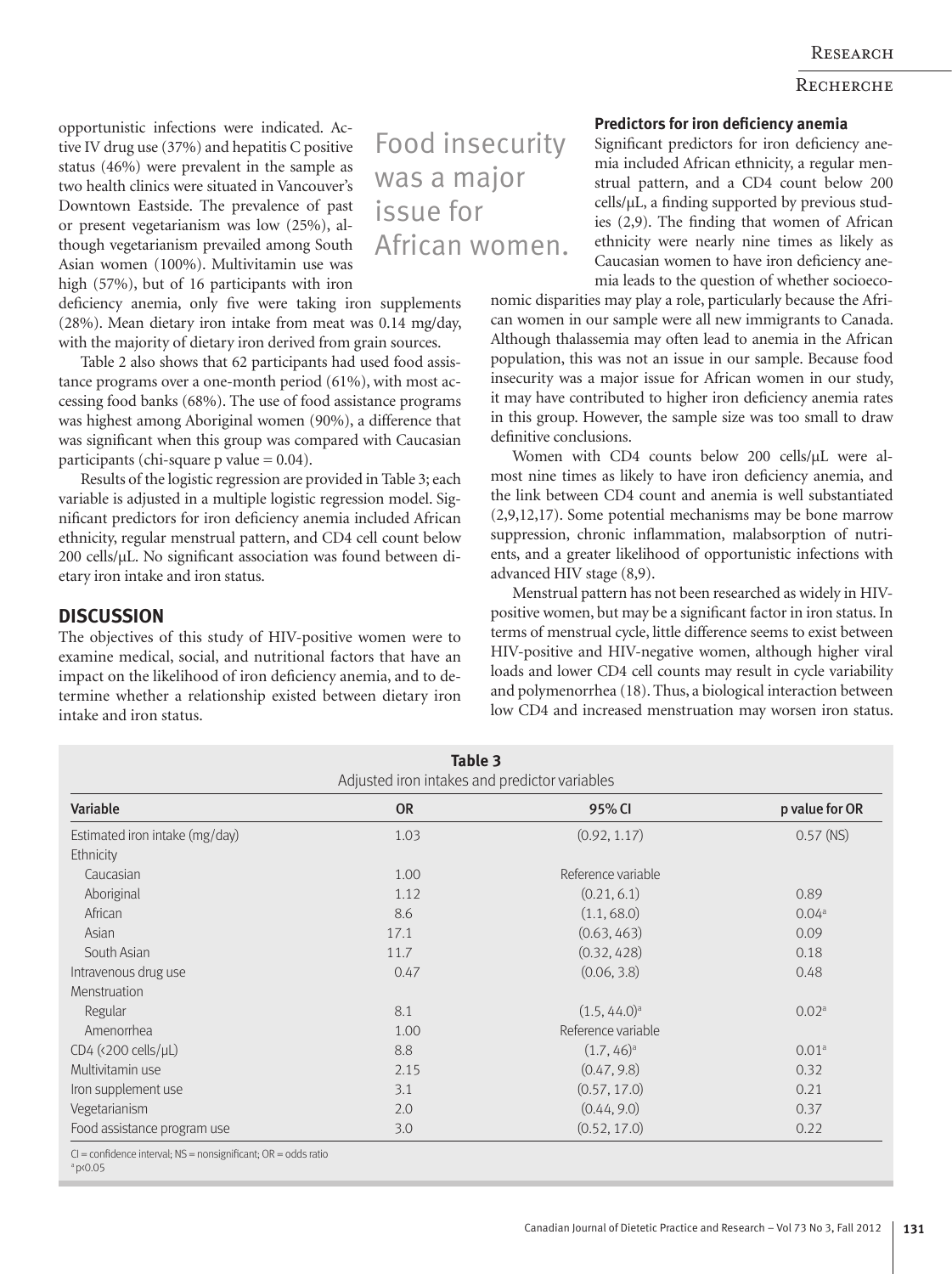Further research on and investigation of this relationship are needed.

Because the rate of IV drug use was nearly 40% in our sample, we explored the potential relationship between it and menstrual cycle disruption. Although substance use may result in shorter cycle length in women with HIV, amenorrhea is not commonly reported (17). In our sample, regular menstruation, rather than

IV drug use, likely is a major predictor of iron status in HIVpositive women (19-23).

### **Potential confounders**

When dietary iron intake was adjusted for other potential confounders, it showed no relationship to iron status (adjusted OR=1.03). No differences in this relationship were observed with adjustment for iron absorption factors (enhancers and inhibitors) because, for the majority of the sample, iron intakes were too low to enable the detection of differences (21). Furthermore, iron intakes from meat were much lower (0.14 mg/day) than in studies of HIV-negative women (0.8 to 1.0 mg/day) (17,19,22,24). In addition, little variation in iron intakes was observed between groups. As a result, differences between iron intake and status were undetectable (13).

#### **Other factors**

Vegetarian status, multivitamin use, or iron supplement use was not significantly associated with iron deficiency anemia, likely because of our small sample size. When multivitamin intake and dietary iron intake were combined, 53% of the sample met the Recommended Dietary Allowance for iron (18 mg/day). Although results were not adjusted for absorption efficiency, the use of a multivitamin still confers benefit in preventing iron deficiency anemia, thus serving as a cost-effective public health measure (7).

Food insecurity is associated with poorer health outcomes, and although no significant association was found between use of food assistance programs and iron deficiency anemia, the 61% prevalence of food insecurity in this sample was nearly triple that in single-parent households with food insecurity (22%) (15). Thus, the impact of poverty on the nutrition status of HIV-positive women cannot be understated, particularly among Aboriginal and African women.

#### **Study limitations**

Overall, iron intake and status are complex measures in persons with HIV because the disease may play a much greater role in iron absorption and metabolism than could be adjusted for in this study (8). Moreover, the limited number of ferritin measurements available (42 observations), coupled with the high variability of measurements, leaves room for random error, thus diminishing a possible association between iron intake and status. Other limitations include the small sample size, as well as the use of a diet survey that requires validation.

The rate of IV drug use was nearly  $40%$ .

#### **CONCLUSION**

Women with HIV are at higher risk for iron deficiency anemia, a condition that has prevailed despite increased access to antiretroviral therapy and medical management. Necessary steps in preventing and managing iron deficiency anemia in women with HIV are routine screening (every three months), regular use of a multivitamin supplement with iron, and nutrition promo-

tion programming that is supportive, provides helpful tools for addressing social barriers, and is culturally relevant.

# **RELEVANCE TO PRACTICE**

As iron deficiency anemia is one of the most common deficiencies in those with HIV, dietitians can play a significant role in promoting prompt assessment, diagnosis, and treatment by helping establish protocols within interdisciplinary teams in their practice settings. These protocols may include laboratory screening for iron deficiency anemia every three months, education about and support for the use of additional iron via daily multivitamin or iron supplements, and monitoring dietary iron intake at each visit through dietary recalls. In turn, such protocols may reduce the prevalence of iron deficiency anemia by permitting therapy to be initiated earlier. Most important, dietitians can be at the forefront of preventive strategies through health promotion, which could include social marketing campaigns (raising awareness about iron deficiency anemia in those with HIV), nutrition education workshops, and group education sessions that enhance skill building, such as group cooking workshops. Finally, dietitians can advocate for patients by ensuring that programs and services in their practice settings are designed to reduce social barriers such as food insecurity. Advocacy may include taking the lead in establishing emergency food programs, community kitchens, and other community initiatives.

#### **Acknowledgements**

Ladan Shahvarani Renouf was supported by the Canadian Institutes of Health Research Translational Research in Infectious Diseases (CIHR TRID) program and University of British Columbia graduate fellowships.

#### **References**

- 1. Claster S. Biology of anemia, differential diagnosis, and treatment options in human immunodeficiency virus infection. J Infect Dis. 2002;185(Suppl 2):S105-9.
- 2. Levine AM, Berhane K, Masri-Lavine L, Sanchez ML, Young M, Augenbraun M, et al. Prevalence and correlates of anemia in a large cohort of HIV-infected women: Women's Interagency HIV Study. JAIDS. 2001;26(1):28-35.
- 3. Belperio PS, Rhew DC. Prevalence and outcomes of anemia in individuals with human immunodeficiency virus: a systematic review of the literature. Am J Med. 2004;116(7S1):27-43.
- 4. Mahan LK, Escott-Stump S, Krause MV. Krause's food, nutrition, & diet therapy. 11th ed. Toronto: Elsevier Canada; 2004.
- 5. Dancheck B, Tang AM, Thomas AM, Smit E, Vlahov D, Semba RD. Injection drug use is an independent risk factor for iron deficiency and iron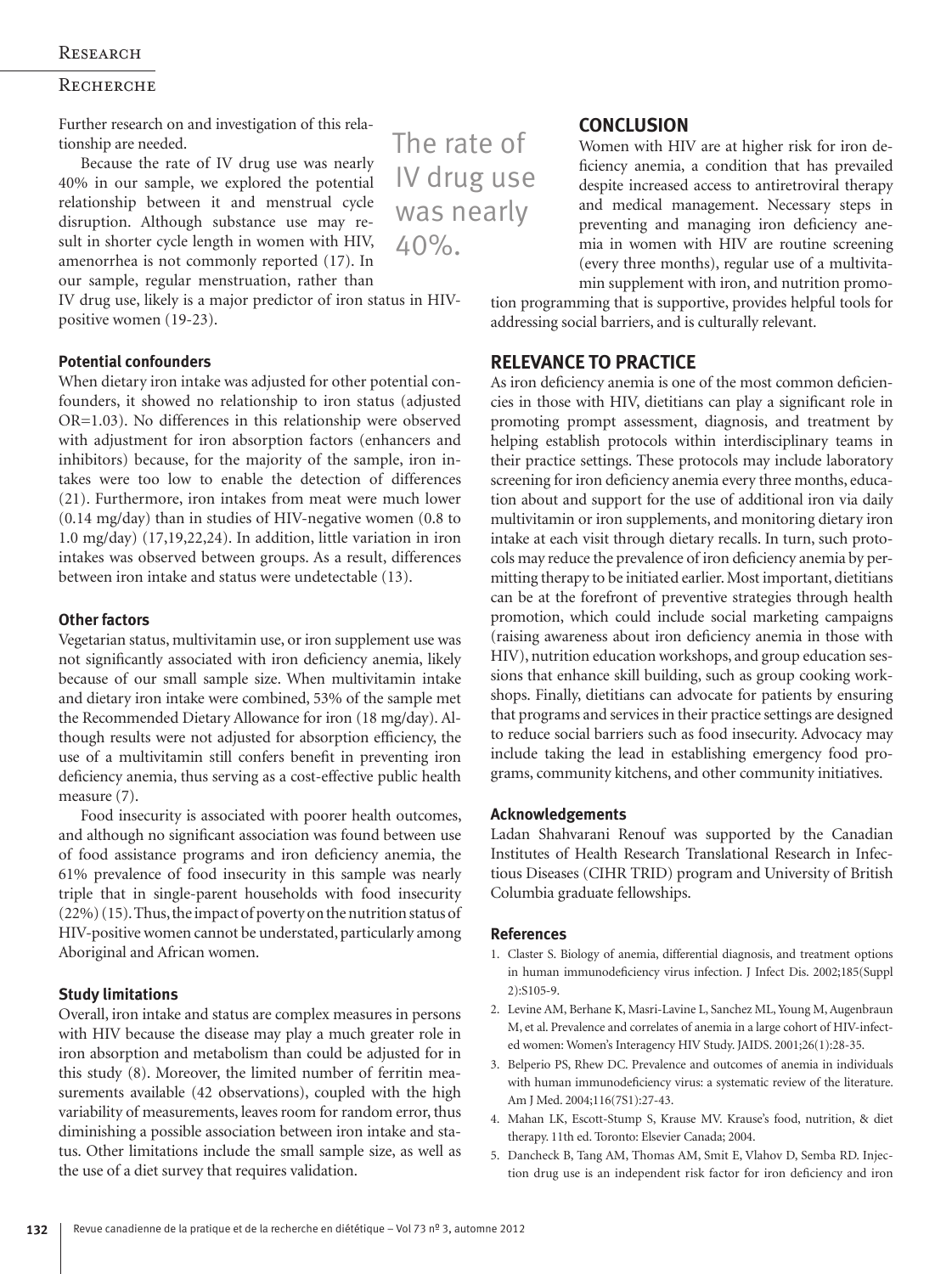deficiency anemia among HIV-seropositive and HIV-seronegative women. JAIDS. 2005;40(2):198-201.

- 6. Boom J, Kosters E, Duncombe C, Kerr S, Hirschel B, Ruxrungtham K, et al. Ferritin levels during structured treatment interruption of highly active antiretroviral therapy. HIV Med. 2007;8(6):388-95.
- 7. Semba RD, Ricketts EP, Mehta S, Netski D, Thomas D, Kirk G, et al. Effect of micronutrients and iron supplementation on hemoglobin, iron status, and plasma hepatitis C and HIV RNA levels in female injection drug users: a controlled clinical trial. JAIDS. 2007;45(3):298-303.
- 8. Volberding PA, Levine AM, Dieterich D, Mildvan D, Mitsuyasu R, Saag M. Anemia in HIV infection: clinical impact and evidence-based management strategies. Clin Infect Dis. 2004;38(10):1454-63.
- 9. Semba RD, Shah N, Klein RS, Mayer KH, Schuman P, Vlahov D. Prevalence and cumulative incidence of and risk factors for anemia in a multicenter cohort study of human immunodeficiency virus-infected and -uninfected women. Clin Infect Dis. 2002;34(2):260-6.
- 10. Semba RD. Iron-deficiency anemia and the cycle of poverty among human immunodeficiency virus-infected women in the inner city. Clin Infect Dis. 2003;37(Suppl 2):S105-11.
- 11. Sullivan P. Associations of anemia, treatments for anemia, and survival in patients with human immunodeficiency virus infection. J Infect Dis. 2002;185(Suppl 2):S138-42.
- 12. Semba RD, Shah N, Strathdee SA, Vlahov D. High prevalence of iron deficiency and anemia among female injection drug users with and without HIV infection. JAIDS. 2002;29(2):142-4.
- 13. Sullivan PS, Hanson DL, Chu SY, Jones JL, Ward JW. Epidemiology of anemia in human immunodeficiency virus (HIV)-infected persons: results from the Multistate Adult and Adolescent Spectrum of HIV Disease Surveillance Project. Blood. 1998;91(1):301-8.
- 14. Willett WC, Sampson L, Stampfer MJ, Rosner B, Bain C, Wotscjo J, et al.

Reproducibility and validity of a semiquantitative food frequency questionnaire. Am J Epidemiol. 1985;122(1):51-65.

- 15. Centers for Disease Control and Prevention. National Health and Nutrition Examination Survey; 2009 [cited 2011 Jul 28]. Available from: http://www. cdc.gov/nchs/nhanes/nhanes\_questionnaires.htm
- 16. Health Canada. Health Canada nutrient value of some common foods; 2008 [cited 2009 Jul 28]. Available from: http://www.hc-sc.gc.ca/fn-an/ alt\_formats/hpfb-dgpsa/pdf/nutrition/nvscf-vnqau-eng.pdf
- 17. Mocroft A, Kirk O, Barton SE, Dietrich M, Proenca R, Colebunders R, et al. Anaemia is an independent predictive marker for clinical prognosis in HIVinfected patients from across Europe. AIDS. 1999;13(8):943-50.
- 18. Harlow SD, Schuman P, Cohen M, Ohmit SE, Cu-Uvin S, Lin X, et al. Effect of HIV infection on menstrual cycle length. JAIDS. 2000;24(1):68-75.
- 19. Pynaert I, Delanghe J, Temmerman M, De Henauw S. Iron intake in relation to diet and iron status of young adult women. Ann Nutr Metab. 2007;51(2):172-81.
- 20. Galan P, Yoon HC, Preziosi P, Viteri F, Valeix P, Fieux B, et al. Determining factors in the iron status of adult women in the SU. VI. MAX study. Eur J Clin Nutr. 1998;52(6):383-8.
- 21. Heath ALM, Skeaff CM, O'Brien SM, Williams SM, Gibson RS. Can dietary treatment of non-anemic iron deficiency improve iron status? J Am Coll Nutr. 2001;20(5):477-84.
- 22. Heath AL, Skeaff CM, Gibson RS. The relative validity of a computerized food frequency questionnaire for estimating intake of dietary iron and its absorption modifiers. Eur J Clin Nutr. 2000;54(7):592-9.
- 23. Gibson S, Ashwell M. The association between red and processed meat consumption and iron intakes and status among British adults. Public Health Nutr.2002;6:341-50.
- 24. Patterson AJ, Brown WJ, Roberts D, Seldon MR. Dietary treatment of iron deficiency in women of childbearing age. Am J Clin Nutr. 2001;74(5):650-6.